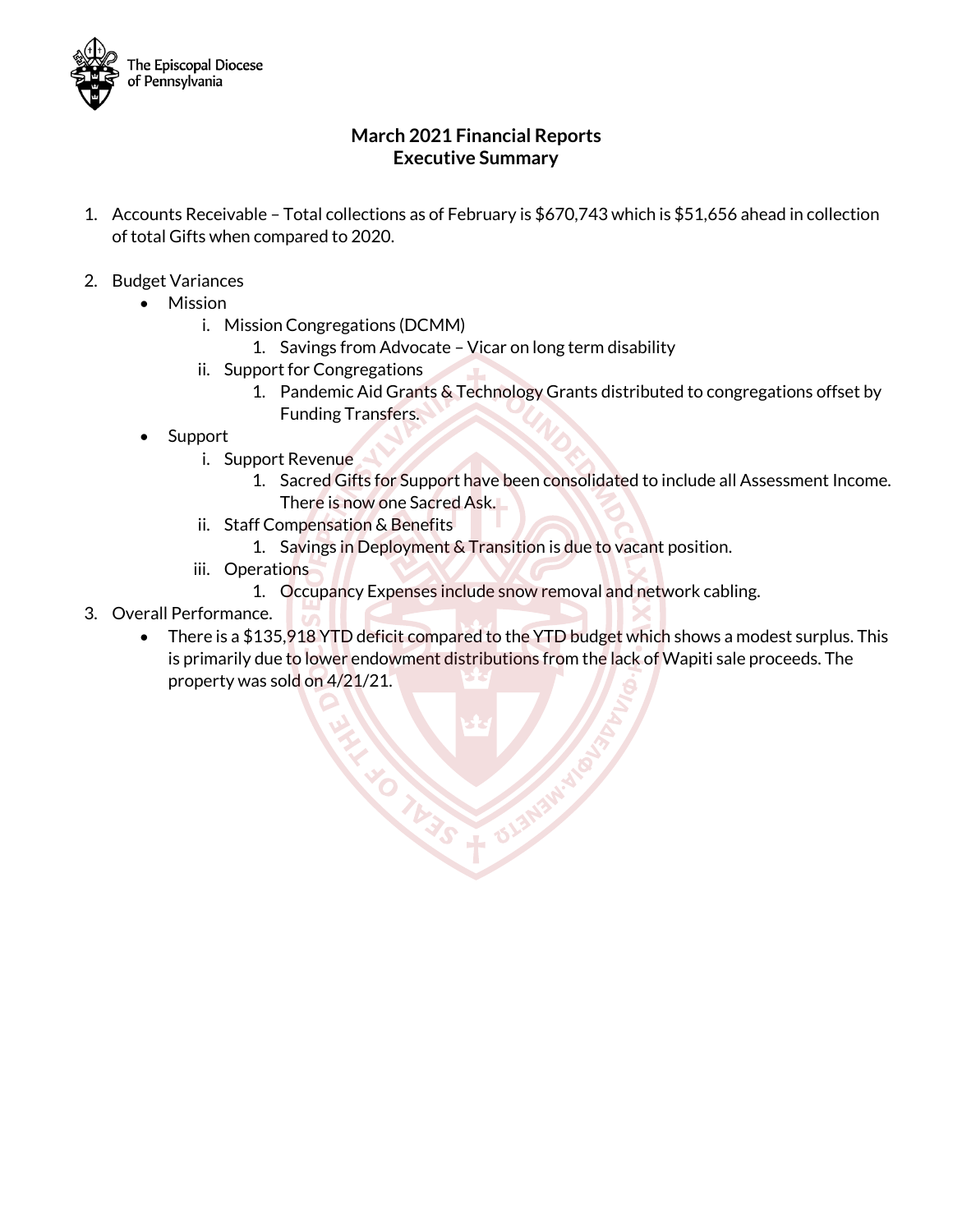**Episcopal Diocese of Pennsylvania Monthly Financial Reports March 2021**

#### **Table of Contents**

**OL3N** 

- 1 Table of Contents
- 2 Accounts Receivables Assessment and Pledge Analysis
- 3 7 Unified Budget vs. Actual Report
- 8 Committee Financial Report
- 9 Other Diocesan Activities Report
- 10 Non-Cash Diocesan Activities Report
- 11 Statement of Financial Position
- 12 Notes to the Financial Reports<br>13 Investment Funds Additions an
- Investment Funds Additions and Withdrawals Analysis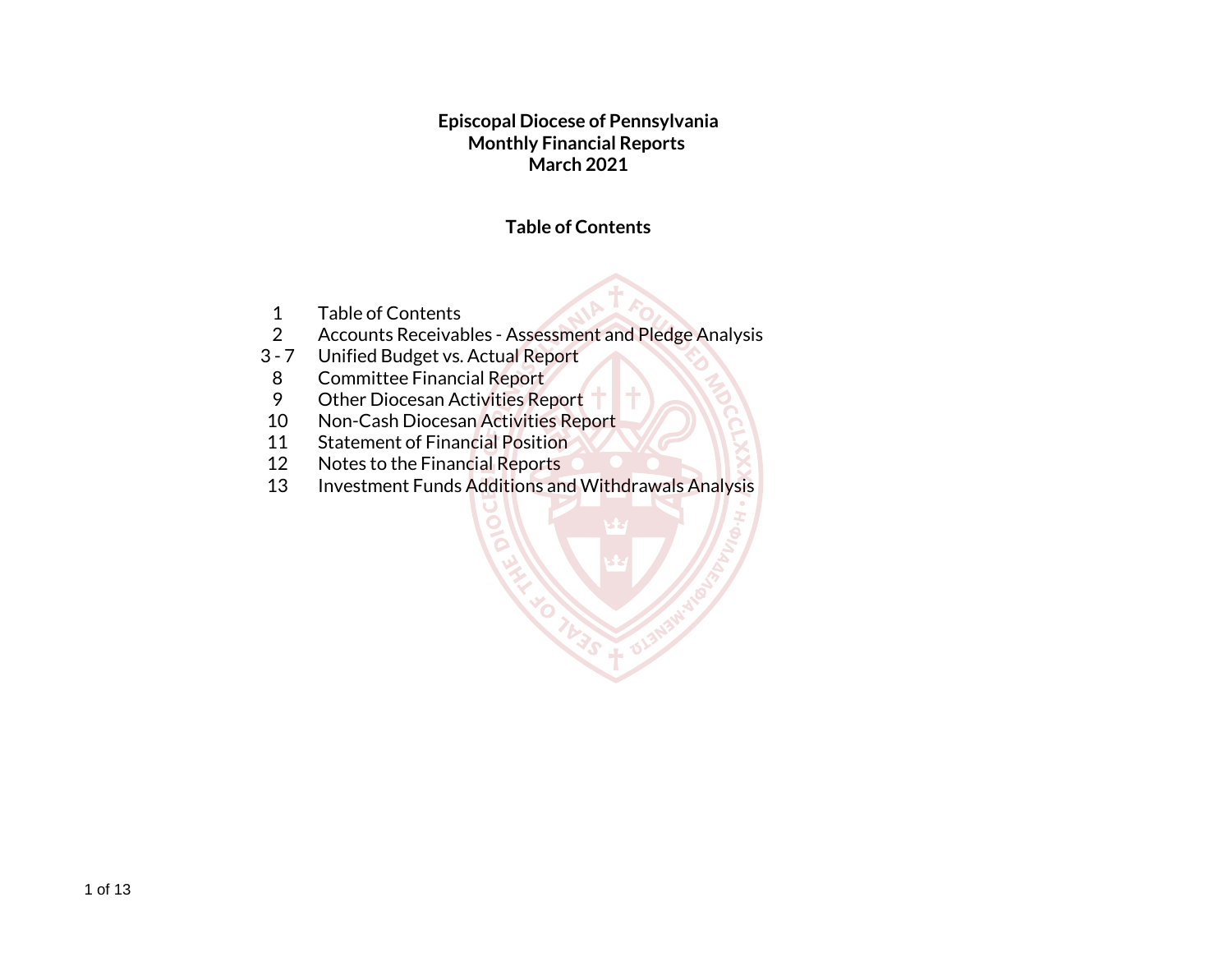#### **Episcopal Diocese of Pennsylvania Accounts Receivable - Sacred Ask Analysis March 2021 YTD**

| 2021                                            |                       |             | <b>Total</b>   | <b>Total Paid</b> | <b>Total Unpaid</b> | <b>Total % Paid</b> | <b>Total % Unpaid</b> |
|-------------------------------------------------|-----------------------|-------------|----------------|-------------------|---------------------|---------------------|-----------------------|
| <b>Sacred Ask</b>                               |                       |             | 2,628,200      | 670,743           | 1,957,457           | 26%                 | 74%                   |
|                                                 | Total $\sqrt[6]{ }$   |             | $2,628,200$ \$ | $670,743$ \$      | 1,957,457           | 26%                 | 74%                   |
| 2020                                            |                       |             |                |                   |                     |                     |                       |
| <b>Gifts for Support</b>                        |                       | \$          | 1,637,400 \$   | 376,330 \$        | 1,261,070           | 23%                 | 77%                   |
| <b>Retired Clergy Medical Assessment (RCMA)</b> |                       |             | 331,790        | 83,836            | 247,954             | 25%                 | 75%                   |
| <b>Clergy Financial Assistance (CFA)</b>        |                       |             | 110,000        | 28,852            | 81,148              | 26%                 | 74%                   |
| <b>Total Sacred Gifts &amp; Assessments</b>     |                       | S           | 2,079,190 \$   | 489,018           | \$<br>1,590,172     | 24%                 | 76%                   |
| <b>Gift for Mission (Pledges)</b>               |                       |             | 493,514        | 130,069           | 363,445             | 26%                 | 74%                   |
|                                                 | Total $\overline{\$}$ |             | 2,572,704 \$   | $619,087$ \$      | 1,953,617           | 24%                 | 76%                   |
|                                                 |                       | ш<br>S<br>ш |                |                   |                     |                     |                       |

TO THE STANDARD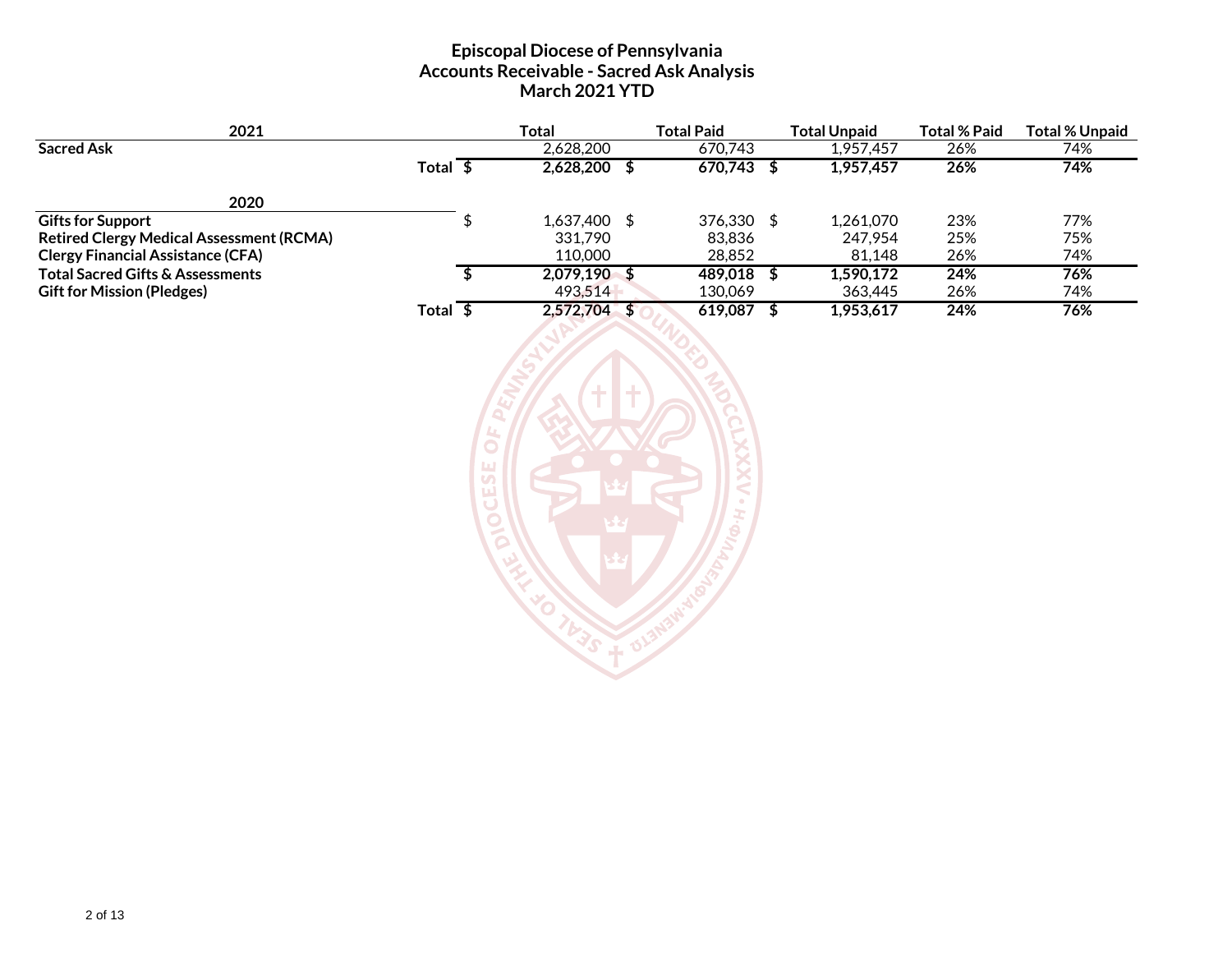|                |                                                  | <b>Actual</b> |                         | <b>March 2021</b><br><b>Budget</b> |               | <b>Budget Variance</b> |                      | <b>March 2020</b><br><b>Actual</b> | <b>March 2021</b><br><b>Actual YTD</b> | <b>Budget YTD</b> | <b>March 2020</b><br><b>Actual YTD</b> |
|----------------|--------------------------------------------------|---------------|-------------------------|------------------------------------|---------------|------------------------|----------------------|------------------------------------|----------------------------------------|-------------------|----------------------------------------|
|                |                                                  |               |                         |                                    |               |                        |                      |                                    |                                        |                   |                                        |
|                | <b>Mission</b>                                   |               |                         |                                    |               |                        |                      |                                    |                                        |                   |                                        |
| $\mathbf{1}$   | <b>Mission Revenue</b>                           |               |                         |                                    |               |                        |                      |                                    |                                        |                   |                                        |
| $\overline{2}$ | <b>Sacred Gifts for Mission</b>                  |               |                         |                                    |               |                        |                      |                                    |                                        |                   |                                        |
| 3              | <b>Congregational Giving</b>                     | \$            | \$                      |                                    | \$            |                        | \$                   | 77,747                             | \$                                     |                   | \$<br>135,069                          |
| 4              | Less Allowance for non payment                   |               |                         |                                    |               |                        |                      |                                    |                                        |                   |                                        |
| 5              | <b>Sacred Gifts for Mission net of Allowance</b> | \$            | \$                      |                                    | \$            |                        | \$                   | 77,747                             | \$                                     | \$                | \$<br>135,069                          |
| 6              | <b>Dedicated Mission Revenue</b>                 |               |                         |                                    |               |                        |                      |                                    |                                        |                   |                                        |
| 7              | Diocesan Annual Fund                             | \$            | \$                      |                                    |               |                        | \$                   |                                    | \$                                     |                   |                                        |
| 8              | Anti-Racism                                      |               |                         |                                    |               |                        |                      | 280                                |                                        | 200               | 280                                    |
| 9              | Young Adult and Campus Ministry                  |               |                         |                                    |               |                        |                      |                                    |                                        |                   |                                        |
| 10             | Youth Ministry                                   |               |                         |                                    |               |                        |                      |                                    | 500                                    |                   | 2,450                                  |
| 11             | <b>City Camps</b>                                |               |                         |                                    |               |                        |                      |                                    |                                        | 5,000             |                                        |
| 12             | Servant Year                                     |               |                         |                                    |               |                        |                      |                                    |                                        |                   |                                        |
| 13             | <b>ECS Darby Mission Contribution</b>            |               |                         |                                    |               |                        |                      |                                    | 1,600                                  | 2,500             | 2,073                                  |
| 14             | Parker-Bulmer Outreach Funds                     | 25,313        |                         | 23,000                             |               | 2,313                  |                      | 23,442                             | 25,313                                 | 23,000            | 23,442                                 |
| 15             | Growth Development Fund                          |               |                         |                                    |               |                        |                      | 4,850                              | 14,755                                 | 75,000            | 34,850                                 |
| 16             | Other Income                                     | 711           |                         | 3,083                              |               | (2, 372)               |                      | 853                                | 9,735                                  | 9,250             | 6,003                                  |
| 17             | <b>Total Dedicated Mission Revenue</b>           | \$<br>26,024  | $\overline{\mathbf{S}}$ | 26,083                             | $\frac{1}{2}$ | (59)                   | $\overline{\bullet}$ | 29,425                             | \$<br>51,903                           | \$<br>114,950     | \$<br>69,098                           |
| 18             | <b>Total Mission Revenue</b>                     | 26,024        | $\frac{4}{5}$           | 26,083                             | \$            | (59)                   | $-5$                 | 107,172                            | \$<br>51,903                           | \$<br>114,950     | \$<br>204,167                          |
| 19             | <b>Mission Expenses</b>                          |               |                         |                                    |               |                        |                      |                                    |                                        |                   |                                        |
| 20             | <b>Diocesan Ministries</b>                       |               |                         |                                    |               |                        |                      |                                    |                                        |                   |                                        |
| 21             | <b>Anti-Gun Violence Commission</b>              | \$            |                         |                                    | \$            |                        |                      |                                    | \$                                     | 325               | \$                                     |
| 22             | <b>Anti-Racism Commission</b>                    | 695           |                         | 2,500                              |               | (1,805)                |                      |                                    | 7,190                                  | 7,500             | 248                                    |
| 23             | Diocesan History Commission                      |               |                         |                                    |               |                        |                      |                                    |                                        | 625               |                                        |
| 24             | Ecumenical/Interfaith Council                    |               |                         |                                    |               |                        |                      |                                    |                                        |                   |                                        |
| 25             | <b>Absalom Jones Festival</b>                    |               |                         |                                    |               |                        |                      |                                    | 4,001                                  | 2,500             | 4,548                                  |
| 26             | Anti-Human Trafficking                           |               |                         |                                    |               |                        |                      |                                    |                                        | 625               |                                        |
| 27             | <b>Cultural Ministries</b>                       | 1,088         |                         | 1,250                              |               | (162)                  |                      |                                    | 3,265                                  | 3,750             |                                        |
| 28             | Veterans' Ministry Initiative                    |               |                         |                                    |               |                        |                      |                                    | 500                                    | 1,000             | 863                                    |
| 29             | <b>Global Mission Commission</b>                 | 2,500         |                         | 2,500                              |               |                        |                      |                                    | 2,500                                  | 2,500             |                                        |
| 30             | Total Diocesan Ministries \$                     | 4,283         | \$                      | 6,250                              | \$            | (1,967)                | $\frac{1}{2}$        |                                    | \$<br>17,455                           | \$<br>18,825      | \$<br>5,659                            |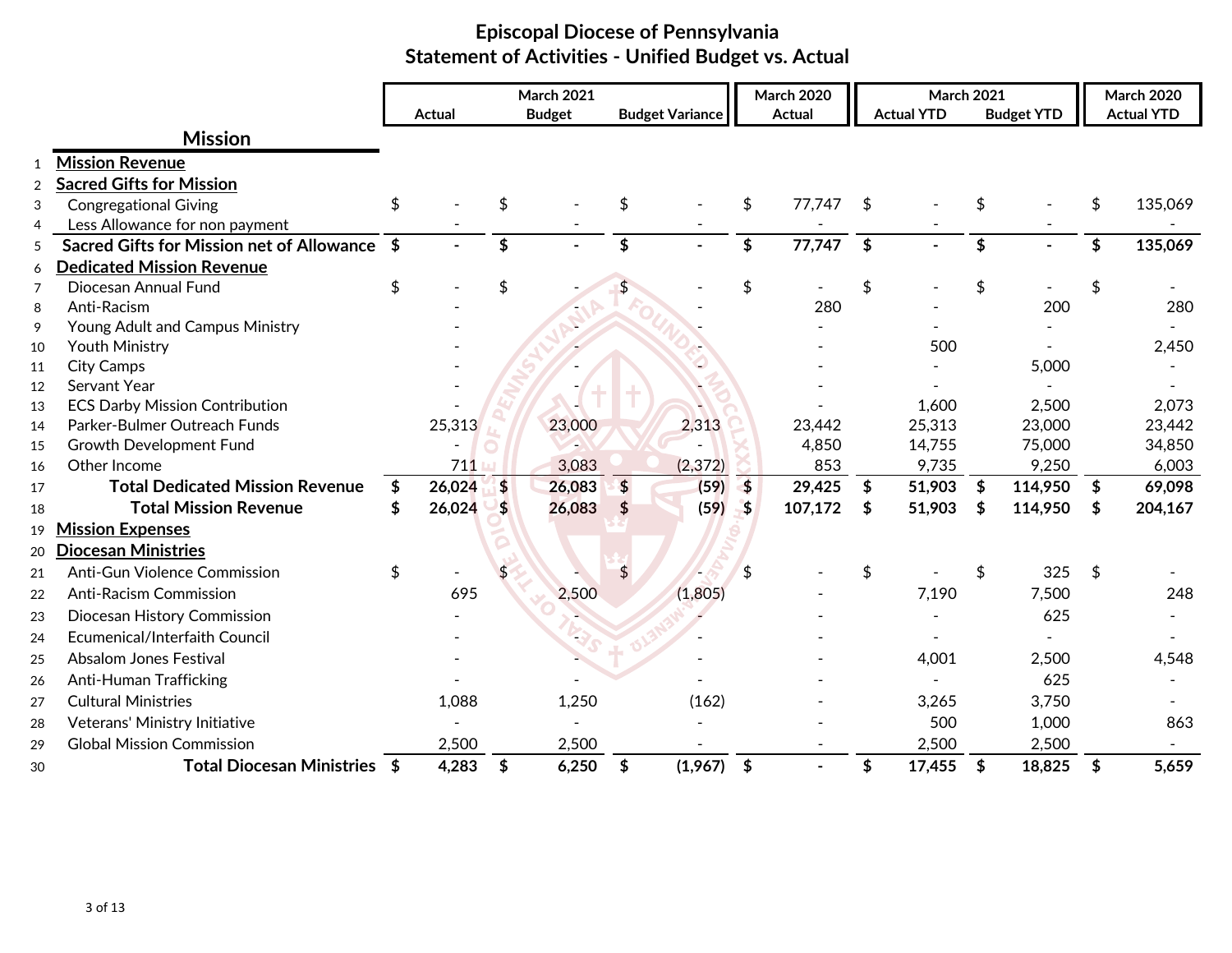|    |                                           |        | <b>March 2021</b> |                        |               | <b>March 2020</b> | <b>March 2021</b> |                   |    | <b>March 2020</b> |
|----|-------------------------------------------|--------|-------------------|------------------------|---------------|-------------------|-------------------|-------------------|----|-------------------|
|    |                                           | Actual | <b>Budget</b>     | <b>Budget Variance</b> |               | Actual            | <b>Actual YTD</b> | <b>Budget YTD</b> |    | <b>Actual YTD</b> |
| 31 | <b>Program Grants to Congregations</b>    |        |                   |                        |               |                   |                   |                   |    |                   |
| 32 | Calvary/ St. Augustine                    | 1,592  | \$<br>1,592       | \$                     |               |                   | \$<br>4,775       | 4,775             | S  | 3,500             |
| 33 | Church of the Annunciation, Phila.        |        |                   |                        |               |                   |                   |                   |    | 2,250             |
| 34 | Darby Mission                             |        |                   |                        |               | 1,000             |                   |                   |    | 1,600             |
| 35 | Incarnation Holy Sacrament                | 592    | 592               |                        |               | 667               | 1,775             | 1,775             |    | 2,000             |
| 36 | St. Christopher's, Oxford                 | 1,175  | 1,175             |                        |               |                   | 3,525             | 3,525             |    |                   |
| 37 | St. Mary's, Chester                       |        |                   |                        |               | 1,250             |                   |                   |    | 3,750             |
| 38 | St. Peter's, Glenside                     | 500    | 500               |                        |               |                   | 1,500             | 1,500             |    |                   |
| 39 | St. Peter's, Phoenixville                 |        |                   |                        |               | 833               |                   |                   |    | 2,500             |
| 40 | St. Stephen's, Clifton Heights            |        |                   |                        |               |                   | 2,400             | 2,400             |    |                   |
| 41 | St. Stephen's, Philadelphia               | 1,775  | 1,775             |                        |               |                   | 5,325             | 5,325             |    |                   |
| 42 | Trinity, Coatesville                      |        |                   |                        |               |                   |                   |                   |    | 2,000             |
| 43 | Total Program Grants to Congregations $$$ | 5,633  | \$<br>5,633       | \$                     |               | 3,750             | \$<br>19,300      | \$<br>19,300      | \$ | 17,600            |
| 44 | <b>Mission Congregations (DCMM)</b>       |        |                   |                        |               |                   |                   |                   |    |                   |
| 45 | Christ & St. Ambrose + Free Church, Phila | 12,152 | 12,967            | \$<br>(815)            | $-5$          | 8,604             | \$<br>$36,456$ \$ | 38,900            | -S | 43,328            |
| 46 | Church of the Advocate, Philadelphia      | 9,025  | 10,783            | (1,759)                |               | (426)             | 9,080             | 32,350            |    | 21,515            |
| 47 | <b>St. Dismas Prison Mission</b>          |        |                   |                        |               |                   |                   | 625               |    |                   |
| 48 | St. Gabriel's, Philadelphia               | 11,018 | 11,492            | (474)                  |               | 3,845             | 33,052            | 34,475            |    | 34,151            |
| 49 | St. Mary's, Chester                       | 8,653  | 9,258             | (605)                  |               | 5,269             | 25,958            | 27,775            |    | 25,487            |
| 50 | Total Mission Congregations (DCMM) \$     | 40,848 | 44,500            | \$<br>(3,652)          | <sup>\$</sup> | 17,292            | 104,546           | 134,125           |    | 124,481           |

**CALLAGE DISPOSE**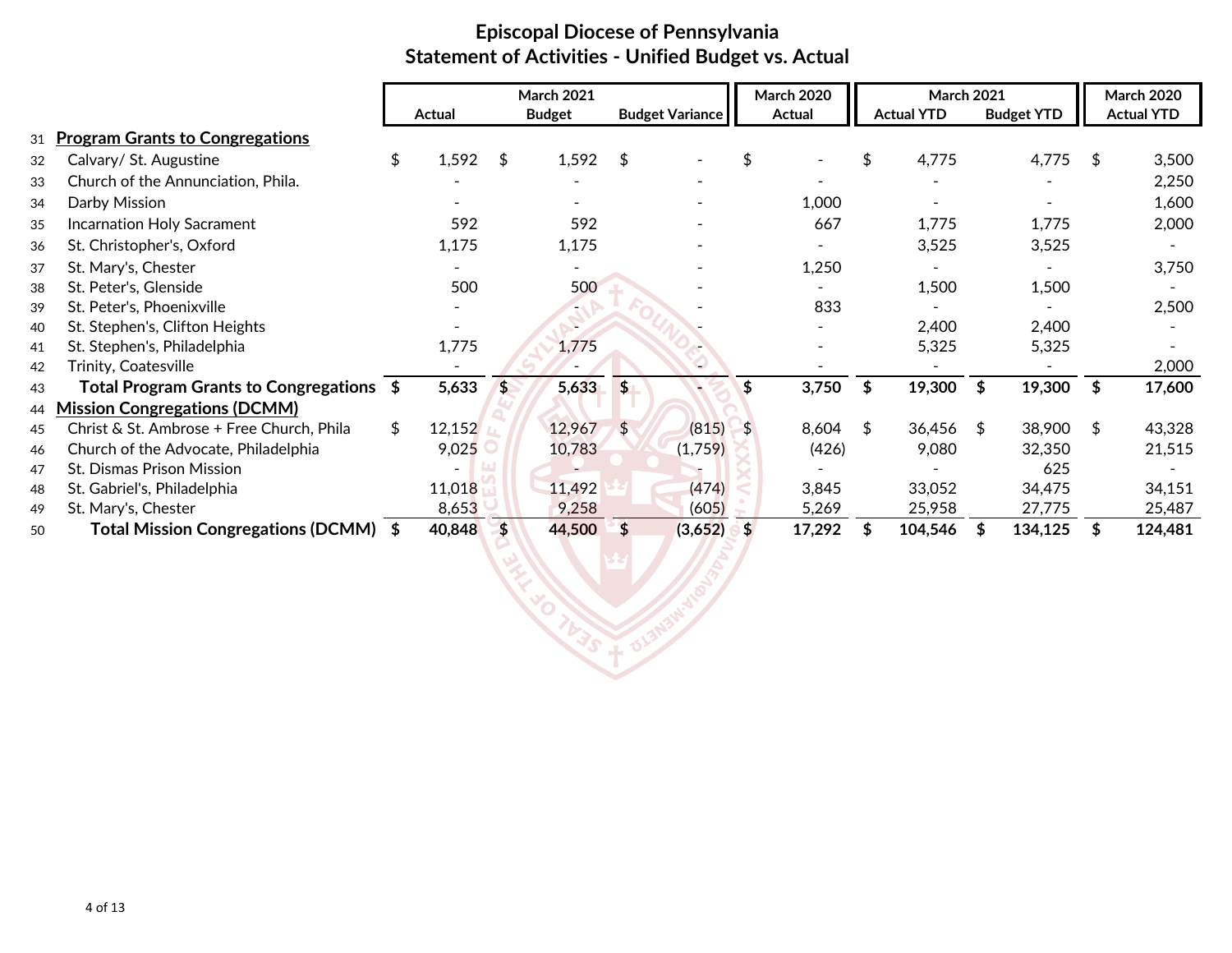|    |                                                  |     |                 |                            | <b>March 2021</b> |                           |                        |            | <b>March 2020</b> |                           | <b>March 2021</b> |            |                   |                            | <b>March 2020</b> |
|----|--------------------------------------------------|-----|-----------------|----------------------------|-------------------|---------------------------|------------------------|------------|-------------------|---------------------------|-------------------|------------|-------------------|----------------------------|-------------------|
|    |                                                  |     | <b>Actual</b>   |                            | <b>Budget</b>     |                           | <b>Budget Variance</b> |            | <b>Actual</b>     |                           | <b>Actual YTD</b> |            | <b>Budget YTD</b> |                            | <b>Actual YTD</b> |
|    | 51 New Ministries & Plants Vicar Comp. & Ben.    |     |                 |                            |                   |                           |                        |            |                   |                           |                   |            |                   |                            |                   |
| 52 | Darby Mission                                    |     | 11,001          |                            | 8,367             | \$                        | 2,635                  | \$         | 3,893             | \$                        | 29,128            | \$         | 25,100            | S                          | 23,357            |
| 53 | St. John's at Diocesan Center                    |     |                 |                            |                   |                           |                        |            | 12                |                           |                   |            |                   |                            | 35                |
| 54 | St. Stephen's, Philadelphia                      |     |                 |                            |                   |                           |                        |            |                   |                           |                   |            |                   |                            |                   |
| 55 | Total New Min. & Plants Vicar C. & B.            |     | 11,001          | \$                         | 8,367             | \$                        | 2,635                  | \$         | 3,905             | \$                        | 29,128            | \$         | 25,100            | \$                         | 23,392            |
| 56 | Darby Mission Program                            |     | 1,744           | \$                         | 2,500             | \$                        | (756)                  | \$         |                   | \$                        | 5,038             | \$         | 7,500             | \$                         |                   |
| 57 | Emergency Prop. Repairs Mission Congr.           |     | 5,047           |                            | 2,917             |                           | 2,130                  |            | 4,037             |                           | 5,047             |            | 8,750             |                            | 4,037             |
| 58 | <b>Mission Congregations (DCMM)</b>              |     | 58,640          | \$                         | 58,283            | \$                        | 357                    | \$         | 25,234            | \$                        | 143,760           | \$         | 175,475           | \$                         | 151,910           |
| 59 | <b>Youth Ministries</b>                          |     |                 |                            |                   |                           |                        |            |                   |                           |                   |            |                   |                            |                   |
| 60 | Administration                                   |     |                 |                            |                   |                           |                        |            |                   | \$                        |                   |            |                   |                            |                   |
| 61 | Youth Ministry                                   |     | 49              |                            | 1,250             |                           | (1,201)                |            | 62                |                           | 147               |            | 3,750             |                            | 1,859             |
| 62 | City Camp                                        |     | (68)            |                            | 2,850             |                           | (2,918)                |            |                   |                           | (68)              |            | 8,550             |                            |                   |
| 63 | Episcopal Church Camp Scholarships               |     |                 |                            |                   |                           |                        |            |                   |                           |                   |            |                   |                            |                   |
| 64 | <b>Campus Ministry (includes Peer Ministers)</b> |     | 1,521           |                            | 2,917             |                           | (1, 396)               |            | 750               |                           | 4,563             |            | 8,750             |                            | 2,250             |
| 65 | TEC and Province III (includes EYE)              |     |                 |                            |                   |                           |                        |            |                   |                           |                   |            |                   |                            |                   |
| 66 | Servant Year                                     |     | (2, 153)        |                            | 1,250             |                           | (3,403)                |            | 584               |                           |                   |            | 3,750             |                            | 3,367             |
| 67 | Total Family and Youth Ministries \$             |     | $(651)$ \$      |                            | 8,267             | $\boldsymbol{\mathsf{s}}$ | (8,918)                | $\sim$     | 1,396             | $\boldsymbol{\mathsf{s}}$ | 4,642             | \$         | 24,800            | $\sqrt{5}$                 | 7,476             |
| 68 | <b>Growth Development Fund</b>                   |     |                 |                            |                   |                           |                        |            |                   |                           |                   |            |                   |                            |                   |
| 69 | Growth Development Fund                          |     | 29,600          | \$                         | 25,000            |                           | 4,600                  |            | 4,850             | \$                        | 44,355            | \$         | 75,000            | \$                         | 34,850            |
| 70 | Total Growth Development Fund \$                 |     | 29,600          | \$                         | 25,000            | $\boldsymbol{\mathsf{S}}$ | 4,600                  | \$         | 4,850             | \$                        | 44,355            | \$         | 75,000            | \$                         | 34,850            |
| 71 | <b>Congregational Development and Support</b>    |     |                 |                            |                   |                           |                        |            |                   |                           |                   |            |                   |                            |                   |
| 72 | <b>Support for Congregations</b>                 | \$  |                 | \$                         | 3,333             | $\frac{4}{5}$             | (3, 333)               | $\sqrt{3}$ |                   |                           |                   |            | 40,000            | -S                         |                   |
| 73 | Pandemic Aid Grants                              |     | 97,400          |                            |                   |                           | 97,400                 |            |                   |                           | 228,895           |            |                   |                            |                   |
| 74 | <b>Technology Grants</b>                         |     | 57,500          |                            |                   |                           | 57,500                 |            |                   |                           | 57,500            |            |                   |                            |                   |
| 75 | Total Congregational Dev/Support \$              |     | 154,900         | \$                         | 3,333             | \$                        | 151,567                | \$         |                   | \$                        | 286,395           | \$         | 40,000            | \$                         |                   |
| 76 | <b>Parker Bulmer Outreach Mission</b>            |     |                 |                            |                   |                           |                        |            |                   |                           |                   |            |                   |                            |                   |
| 77 | Parker Bulmer Outreach Mission                   |     | 7,500           | \$                         | 7,583             |                           | (83)                   | \$         | 7,500             | \$                        | 22,500            | \$         | 22,750            | \$                         | 22,500            |
| 78 | <b>Total Parker Bulmer Outreach Mission</b>      | -\$ | 7,500           | \$                         | 7,583             | \$                        | (83)                   | \$         | 7,500             | \$                        | 22,500            | \$         | 22,750            | \$                         | 22,500            |
| 79 | <b>Mission of Greater Church</b>                 |     |                 |                            |                   |                           |                        |            |                   |                           |                   |            |                   |                            |                   |
| 80 | Pledge to The Episcopal Church (TEC)             | \$  | 69,540          |                            | 75,000            | \$                        | (5,460)                | \$         | 71,697            | \$                        | 208,620           | \$         | 225,000           | \$                         | 215,092           |
| 81 | <b>Province III Dues</b>                         |     |                 |                            |                   |                           |                        |            |                   |                           |                   |            |                   |                            |                   |
| 82 | <b>Province III Expenses</b>                     |     |                 |                            |                   |                           |                        |            |                   |                           |                   |            |                   |                            |                   |
| 83 | Millennium Development Goals                     |     |                 |                            |                   |                           |                        |            |                   |                           |                   |            |                   |                            |                   |
| 84 | <b>Total Mission of Greater Church</b>           | \$  | 69,540          | $\boldsymbol{\mathsf{\$}}$ | 75,000            | \$                        | (5,460)                | \$         | 71,697            | \$                        | 208,620           | $\sqrt{5}$ | 225,000           | $\boldsymbol{\mathsf{\$}}$ | 215,092           |
| 85 | <b>Total Mission Expenses</b>                    | \$  | 329,445         | \$                         | 189,350           | \$                        | 140,095                | \$         | 114,427           | \$                        | 747,027           | -\$        | 601,150           | \$                         | 455,087           |
| 86 |                                                  |     |                 |                            |                   |                           |                        |            |                   |                           |                   |            |                   |                            |                   |
| 87 | <b>Mission Surplus/(Deficit)</b>                 | \$  | $(303, 421)$ \$ |                            | $(163, 267)$ \$   |                           | $(140, 154)$ \$        |            | $(7,255)$ \$      |                           | $(695, 123)$ \$   |            | $(486,200)$ \$    |                            | (250, 921)        |
|    |                                                  |     |                 |                            |                   |                           |                        |            |                   |                           |                   |            |                   |                            |                   |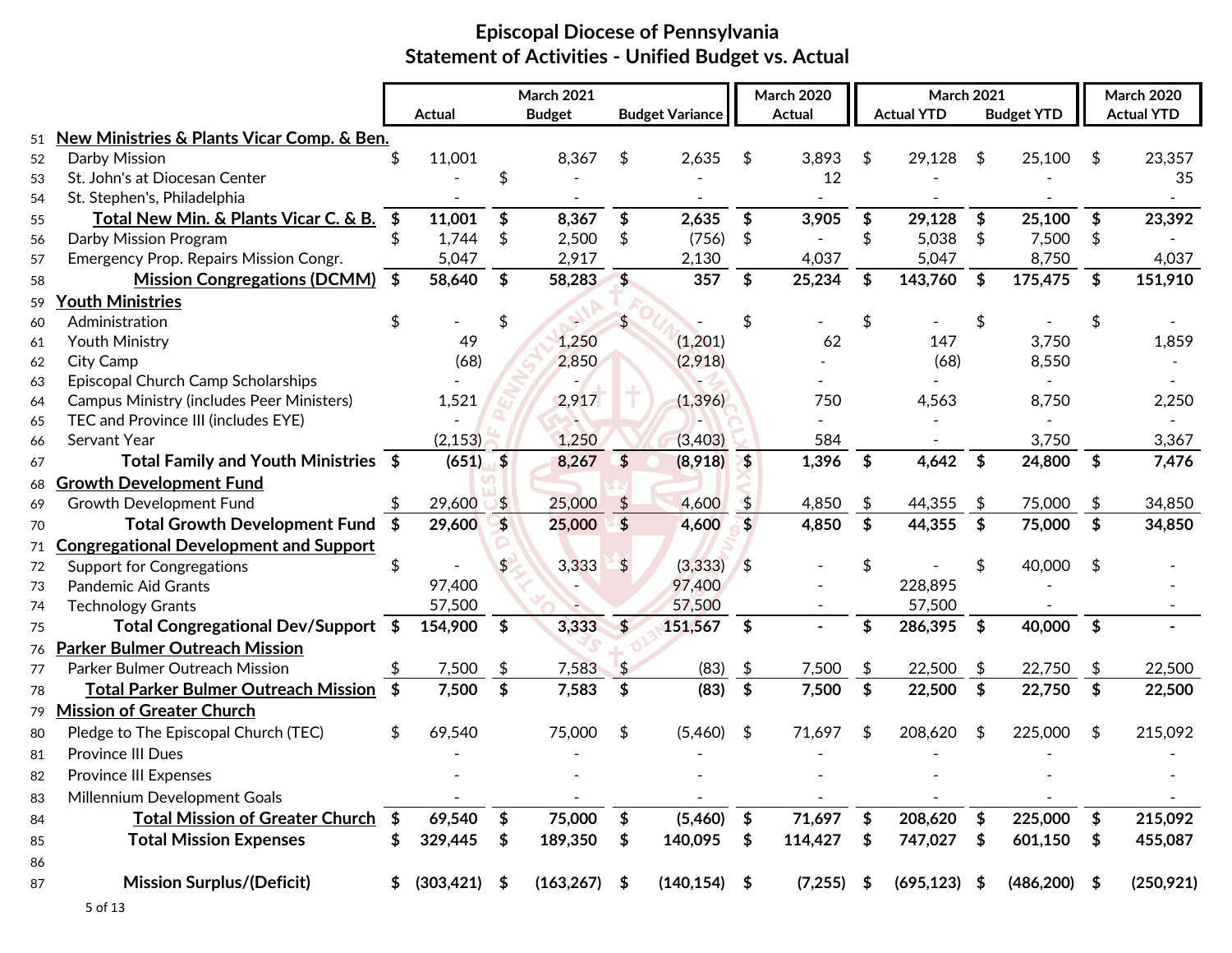|     |                                             |     | <b>Actual</b> |            | <b>March 2021</b><br><b>Budget</b> |                         | <b>Budget Variance</b> |            | <b>March 2020</b><br><b>Actual</b> | <b>March 2021</b><br><b>Actual YTD</b> | <b>Budget YTD</b> |            | <b>March 2020</b><br><b>Actual YTD</b> |
|-----|---------------------------------------------|-----|---------------|------------|------------------------------------|-------------------------|------------------------|------------|------------------------------------|----------------------------------------|-------------------|------------|----------------------------------------|
| 88  |                                             |     |               |            |                                    |                         |                        |            |                                    |                                        |                   |            |                                        |
|     | <b>Support</b>                              |     |               |            |                                    |                         |                        |            |                                    |                                        |                   |            |                                        |
| 89  | Support Revenue - Regular                   |     |               |            |                                    |                         |                        |            |                                    |                                        |                   |            |                                        |
| 90  | <b>Sacred Ask</b>                           |     | 433,759       | \$         | 219,017                            | \$                      | 214,742                | \$         | 199,393                            | \$<br>670,743                          | \$<br>657,050     | \$         | 376,330                                |
| 91  | Less Allowance for non-payment              |     |               |            |                                    |                         |                        |            |                                    |                                        |                   |            |                                        |
| 92  | CFA transfer of Prior Year Accum. Surplus   |     | 9,167         |            | 9,167                              |                         |                        |            |                                    | 27,500                                 | 27,500            |            |                                        |
| 93  | Net Sacred Gifts for Support \$             |     | 442,926       | \$         | 228,183                            | \$                      | 214,742                | \$         | 199,393                            | \$<br>698,243                          | \$<br>684,550     | \$         | 376,330                                |
| 94  | <b>Endowment Distribution</b>               |     | 432,830       | \$         | 534,400                            |                         | (101, 570)             |            | 399,581                            | 432,830                                | 534,400           |            | 399,581                                |
| 95  | <b>Endowment Income</b>                     |     | 432,830       |            | 534,400                            | $\overline{\mathbf{S}}$ | (101, 570)             | \$         | 399,581                            | 432,830                                | 534,400           |            | 399,581                                |
| 96  | Transfers from Closed Church Property Fund  |     | 11,836        | \$         |                                    | $\frac{1}{2}$           | 11,836                 | \$         | 20,293                             | 54,004                                 | 45,500            | \$         | 59,635                                 |
| 97  | <b>Total Support Revenue - Regular</b>      | - S | 887,592       | \$         | 762,583                            | $\mathbf{\hat{z}}$      | 125,009                | \$         | 619,267                            | \$<br>1,185,077                        | \$<br>1,264,450   | \$         | 835,546                                |
| 98  | <b>Support Revenue - Special</b>            |     |               |            |                                    |                         |                        |            |                                    |                                        |                   |            |                                        |
| 99  | <b>Diocesan Convention Revenue</b>          |     |               |            |                                    | S                       |                        | \$         |                                    | 465                                    |                   |            |                                        |
| 100 | Property Rental Income from Closed Churches |     | 249           |            | 1,500                              |                         | (1,251)                |            | 231                                | 249                                    | 4,500             |            | 3,981                                  |
| 101 | Flagg Trust Income                          |     |               |            | 4,000                              |                         | (4,000)                |            |                                    | 17,339                                 | 12,000            |            | 28,167                                 |
| 102 | Rent from Church Foundation                 |     |               |            |                                    |                         |                        |            |                                    | 6,320                                  | 6,400             |            | 6,320                                  |
| 103 | Other Income                                |     |               |            |                                    |                         |                        |            |                                    |                                        |                   |            |                                        |
| 104 | Total Support Revenue - Special \$          |     | 249           | $\sqrt{5}$ | 5,500                              | \$                      | (5,251)                | $\sqrt{5}$ | 231                                | \$<br>24,373                           | \$<br>22,900      | $\sqrt{2}$ | 38,468                                 |
| 105 |                                             |     |               |            |                                    |                         |                        |            |                                    |                                        |                   |            |                                        |
| 106 | <b>Total Support Revenue</b>                |     | 887,842       | $\sqrt{2}$ | 768,083                            | \$                      | 119,758                | - \$       | 619,498                            | 1,209,450                              | 1,287,350         | S          | 874,014                                |
|     | 107 Support Expenses                        |     |               |            |                                    |                         |                        |            |                                    |                                        |                   |            |                                        |
| 108 | <b>Staff Compensation &amp; Benefits</b>    |     |               |            |                                    |                         |                        |            |                                    |                                        |                   |            |                                        |
| 109 | Diocesan Bishop                             | \$  | 26,052        | \$         | 25,033                             | $\frac{4}{5}$           | 1,019                  | \$         | 13,727                             | \$<br>76,414                           | \$<br>75,100      | \$         | 73,260                                 |
| 110 | <b>Assisting Bishops</b>                    |     |               |            | 417                                |                         | (417)                  |            |                                    |                                        | 1,250             |            |                                        |
| 111 | Canons for Growth, Support & Mission        |     | 45,422        |            | 45,817                             |                         | (395)                  |            | 24,036                             | 136,260                                | 137,450           |            | 134,619                                |
| 112 | Finance, IT & Property                      |     | 51,322        |            | 42,050                             |                         | 9,272                  |            | 23,100                             | 134,692                                | 126,150           |            | 118,017                                |
| 113 | <b>Youth Ministries</b>                     |     |               |            |                                    |                         |                        |            |                                    |                                        |                   |            | 928                                    |
| 114 | Deployment & Transition                     |     | 11,836        |            | 17,883                             |                         | (6,047)                |            | 11,177                             | 35,060                                 | 53,650            |            | 45,069                                 |
| 115 | Communications                              |     | 12,266        |            | 13,900                             |                         | (1,634)                |            | 7,570                              | 36,792                                 | 41,700            |            | 36,150                                 |
| 116 | <b>Administrative Support</b>               |     | 17,330        |            | 21,542                             |                         | (4,211)                |            | 13,000                             | 55,423                                 | 64,625            |            | 63,009                                 |
| 117 | <b>Retired Clergy Chaplains</b>             |     | (4,018)       |            | 1,400                              |                         | (5, 418)               |            | (3,838)                            | (43)                                   | 4,200             |            | 486                                    |
| 118 | Total Staff Compensation & Benefits \$      |     | 160,209       | \$         | 168,042                            | \$                      | (7, 832)               | \$         | 88,772                             | \$<br>474,599                          | \$<br>504,125     | \$         | 471,538                                |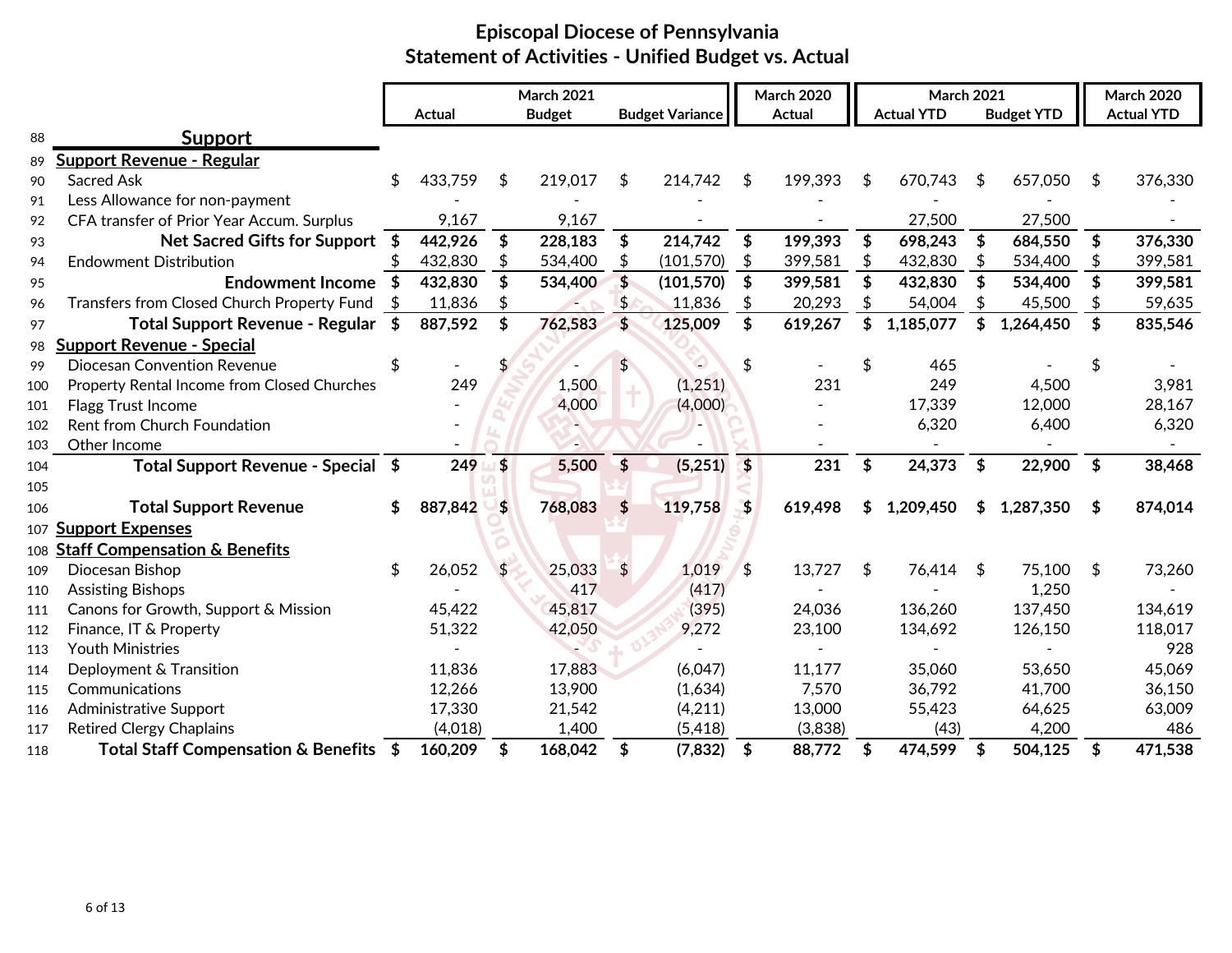|            |                                               |                           | Actual  |               | <b>March 2021</b><br><b>Budget</b> |                           | <b>Budget Variance</b> |                            | <b>March 2020</b><br>Actual |                           | <b>March 2021</b><br><b>Actual YTD</b> | <b>Budget YTD</b> |      | <b>March 2020</b><br><b>Actual YTD</b> |
|------------|-----------------------------------------------|---------------------------|---------|---------------|------------------------------------|---------------------------|------------------------|----------------------------|-----------------------------|---------------------------|----------------------------------------|-------------------|------|----------------------------------------|
|            | 119 Operations                                |                           |         |               |                                    |                           |                        |                            |                             |                           |                                        |                   |      |                                        |
|            |                                               | \$                        | 7,204   | \$            | 14,167                             |                           | $(6,962)$ \$           |                            | 15,426                      |                           | 57,967                                 | 42,500            | \$   | 74,380                                 |
| 120        | Occupancy<br>Professional and Legal           |                           | 525     |               | 7,917                              | \$                        | (7, 392)               |                            | 6,521                       | \$                        | 16,732                                 | \$<br>23,750      |      | 27,856                                 |
| 121        | Archives (Lutheran Seminary)                  |                           |         |               |                                    |                           |                        |                            |                             |                           |                                        |                   |      |                                        |
| 122<br>123 | <b>Financial Audit</b>                        |                           |         |               |                                    |                           |                        |                            |                             |                           |                                        |                   |      |                                        |
| 124        | <b>Office &amp; Operations</b>                |                           | 12,584  |               | 14,583                             |                           | (2,000)                |                            | 19,255                      |                           | 40,520                                 | 43,750            |      | 45,439                                 |
| 125        | Miscellaneous                                 |                           |         |               |                                    |                           |                        |                            |                             |                           |                                        |                   |      |                                        |
| 126        | Title IV                                      |                           |         |               |                                    |                           |                        |                            |                             |                           |                                        | 1,250             |      |                                        |
| 127        | Deployment & Ordination                       |                           | 1,500   |               |                                    |                           | 1,500                  |                            |                             |                           | 6,000                                  | 8,750             |      | 1,759                                  |
| 128        | Retired Lay Medical & Dental Insurance        |                           | 5,994   |               | 5,750                              |                           | 244                    |                            | 5,376                       |                           | 16,371                                 | 17,250            |      | 16,125                                 |
| 129        | Retired Clergy Medical Assistance RCMA        |                           | 23,276  |               | 25,000                             |                           | (1,724)                |                            |                             |                           | 76,429                                 | 75,000            |      |                                        |
| 130        | <b>Clergy Financial Assistance CFA</b>        |                           |         |               | 7,500                              |                           | (7,500)                |                            |                             |                           | 8,550                                  | 22,500            |      |                                        |
| 131        | <b>Sabbitical Leave</b>                       |                           |         |               | 1,667                              |                           | (1,667)                |                            |                             |                           |                                        | 5,000             |      |                                        |
| 132        | Total Operations \$                           |                           | 51,083  | \$            | 76,583                             | $\frac{1}{2}$             | (25,500)               | $\sqrt{5}$                 | 46,578                      | $\boldsymbol{\mathsf{s}}$ | 222,567 \$                             | 239,750           | \$   | 165,559                                |
|            | 133 Property Expenses                         |                           |         |               |                                    |                           |                        |                            |                             |                           |                                        |                   |      |                                        |
| 134        | <b>Closed Church Property Expenses</b>        | \$                        | 8,383   | \$            | 16,667                             | $\frac{4}{5}$             | (8, 284)               | $\frac{1}{2}$              | 17,221                      | \$                        | 40,816                                 | \$<br>50,000      | \$   | 44,927                                 |
| 135        | <b>Wapiti Property Expenses</b>               |                           | 672     |               |                                    |                           | 672                    |                            | 1,803                       |                           | 4,346                                  |                   |      | 6,158                                  |
| 136        | <b>Wapiti Property Manager</b>                |                           | 3,030   |               |                                    |                           | 3,030                  |                            | 1,500                       |                           | 9,091                                  |                   |      | 12,531                                 |
| 137        | <b>Total Property Expenses</b>                | $\overline{\bullet}$      | 12,086  | \$            | 16,667                             | $\frac{4}{5}$             | (4, 581)               | $\overline{\mathbf{3}}$    | 20,524                      | \$                        | 54,253                                 | \$<br>50,000      | \$   | 63,616                                 |
|            | 138 Diocesan Life                             |                           |         |               |                                    |                           |                        |                            |                             |                           |                                        |                   |      |                                        |
| 139        | Education                                     | \$                        |         | $\frac{4}{5}$ |                                    | \$                        |                        |                            |                             | \$                        |                                        | \$<br>3,000       | \$   |                                        |
| 140        | Communication                                 |                           | 7,062   |               | 6,667                              |                           | 395                    |                            | 32                          |                           | 25,891                                 | 20,000            |      | 3,156                                  |
| 141        | Travel for Mission & Administration           |                           |         |               |                                    |                           |                        |                            | 886                         |                           | 1,058                                  | 12,500            |      | 9,018                                  |
| 142        | Diocesan Events                               |                           |         |               | 1,250                              |                           | (1, 250)               |                            | 1,285                       |                           | 3,372                                  | 3,750             |      | 8,839                                  |
| 143        | <b>Diocesan Convention</b>                    |                           |         |               |                                    |                           |                        |                            |                             |                           |                                        | 8,750             |      |                                        |
| 144        | <b>General Convention</b>                     |                           |         |               |                                    |                           |                        |                            |                             |                           |                                        | 3,000             |      |                                        |
| 145        | <b>Total Diocesan Life</b>                    | $\boldsymbol{\mathsf{s}}$ | 7,062   | \$            | 7,917                              | $\boldsymbol{\mathsf{S}}$ | (855)                  | $\boldsymbol{\mathsf{\$}}$ | 2,203                       | \$                        | 30,321                                 | \$<br>51,000      | \$   | 21,013                                 |
| 146        | <b>Total Support Expenses</b>                 | \$                        | 230,440 | \$            | 269,208                            | \$                        | (38,768)               | \$                         | 158,077                     | \$                        | 781,740                                | \$<br>844,875     | \$   | 721,726                                |
| 147        |                                               |                           |         |               |                                    |                           |                        |                            |                             |                           |                                        |                   |      |                                        |
| 148        | <b>Support Surplus/(Deficit)</b>              | \$                        | 657,402 | \$            | 498,875                            | \$                        | 158,526                | \$                         | 461,421                     | \$                        | 427,710                                | \$<br>442,475     | \$   | 152,288                                |
| 149        |                                               |                           |         |               |                                    |                           |                        |                            |                             |                           |                                        |                   |      |                                        |
| 150        | Total Mission & Support Surplus/(Deficit)     | \$                        | 353,981 | \$            | 335,608                            | \$                        | 18,372                 | \$                         | 454,166                     | \$                        | $(267, 413)$ \$                        | (43, 725)         | \$   | (98, 633)                              |
| 151        |                                               |                           |         |               |                                    |                           |                        |                            |                             |                           |                                        |                   |      |                                        |
| 152        | <b>Endowment Fund Transfer</b>                |                           | 169,483 |               | 14,583                             |                           | 154,900                |                            | 22,531                      |                           | 131,495                                | 43,750            |      | 67,593                                 |
| 153        |                                               |                           |         |               |                                    |                           |                        |                            |                             |                           |                                        |                   |      |                                        |
| 154        | <b>Total Surplus/(Deficit) after Transfer</b> | S                         | 523,464 | \$            | 350,191                            | \$                        | 173,272                | \$                         | 476,697                     | \$                        | $(135,918)$ \$                         | 25                | - 56 | (31,040)                               |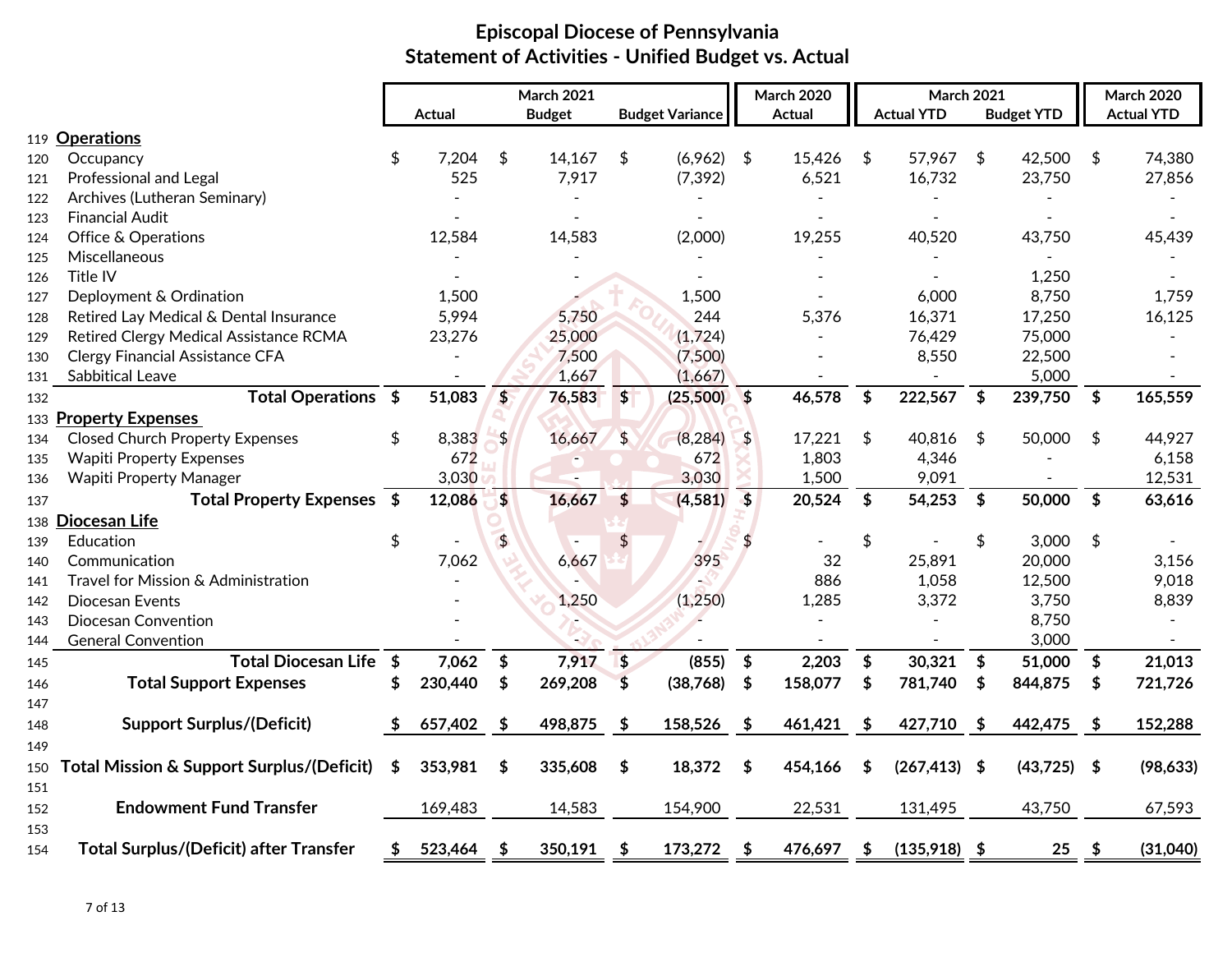### **Episcopal Diocese of Pennsylvania Committee Statement of Activities - 2021 YTD**

|                                   | <b>ECW</b><br>3/31/2021 | <b>Church Trng</b><br>3/31/2021 | <b>Christmas Fund</b><br>3/31/2021 | <b>Continuing Ed</b><br>3/31/2021 | <b>ATS</b><br>3/31/2021 | PTI<br>3/31/2021 | <b>Total</b><br>3/31/2021 |
|-----------------------------------|-------------------------|---------------------------------|------------------------------------|-----------------------------------|-------------------------|------------------|---------------------------|
| <b>Revenues</b>                   |                         |                                 |                                    |                                   |                         |                  |                           |
| <b>Investment Income</b>          | \$6,559                 | \$20,797                        | \$61,775                           | \$0                               | \$20,961                | \$7,229          | \$117,320                 |
| <b>Total Revenues</b>             | \$6,559                 | \$20,797                        | \$61,775                           | \$0                               | \$20,961                | \$7,229          | \$117,320                 |
| <b>Expenses</b>                   |                         |                                 |                                    |                                   |                         |                  |                           |
| <b>Grants and Other Subsidies</b> | \$0                     | \$0                             | \$20,753                           | \$1,940                           | \$28,500                | \$0              | \$51,193                  |
| <b>Total Expenses</b>             | \$0                     | \$0                             | \$20,753                           | \$1,940                           | \$28,500                | \$0              | \$51,193                  |
|                                   |                         |                                 |                                    |                                   |                         |                  |                           |
| <b>NET SURPLUS/(DEFICIT)</b>      | \$6,559                 | \$20,797                        | \$41,022                           | ( \$1,940)                        | $(\$7,539)$             | \$7,229          | \$66,127                  |

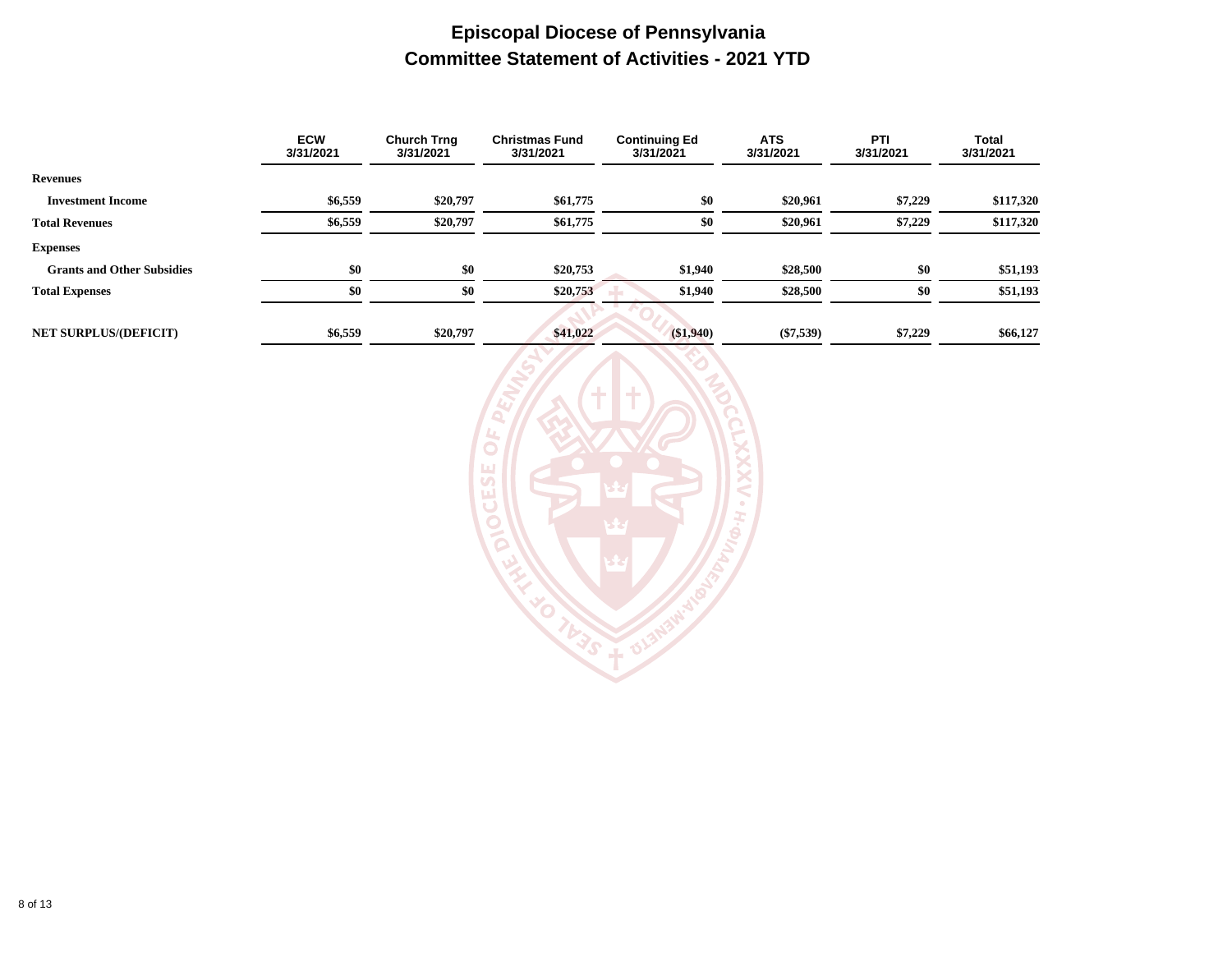### **Episcopal Diocese of Pennsylvania Other Diocesan Activities Statement of Activities - 2021 YTD**

|                                   | <b>Episcopal Clerg</b><br>Assn. of PA<br>3/31/2021 | Wapiti<br>Maintenance **<br>3/31/2021 | Deacon<br>Intern<br>3/31/2021 | <b>Closed</b><br>Churches **<br>3/31/2021 | <b>Bishop's</b><br><b>Discretionary</b><br>3/31/2021 | <b>Nunns Fund</b><br>3/31/2021 | Other Income<br>and Expense<br>3/31/2021 | <b>Total</b><br>3/31/2021 |
|-----------------------------------|----------------------------------------------------|---------------------------------------|-------------------------------|-------------------------------------------|------------------------------------------------------|--------------------------------|------------------------------------------|---------------------------|
| <b>Revenues</b>                   |                                                    |                                       |                               |                                           |                                                      |                                |                                          |                           |
| <b>Contributions - Other</b>      | \$0                                                | \$0                                   | \$0                           | \$0                                       | \$121                                                | \$0                            | \$0                                      | \$121.00                  |
| <b>Investment Income</b>          | \$0                                                | \$0                                   | \$20,350                      | \$249                                     | \$1,367                                              | \$83,367                       | \$2,296                                  | \$107,628.63              |
| <b>Other Income</b>               | \$0                                                | \$1,650                               | \$0                           | \$0                                       | \$0                                                  | \$0                            | \$494                                    | \$2,143.57                |
| <b>Total Revenues</b>             | \$0                                                | \$1,650                               | \$20,350                      | \$249                                     | \$1,488                                              | \$83,367                       | \$2,789                                  | \$109,893.20              |
| <b>Expenses</b>                   |                                                    |                                       |                               |                                           |                                                      |                                |                                          |                           |
| <b>Salaries</b>                   | \$0                                                | \$0                                   | \$0                           | \$1,500                                   | \$0                                                  | \$3,230                        | \$0                                      | \$4,729.50                |
| <b>Meeting Expense</b>            | \$0                                                | \$1,100                               | \$0                           | \$0                                       | \$0                                                  | \$0                            | \$0                                      | \$1,100.00                |
| <b>Repair and Maintenance</b>     | \$0                                                | \$159                                 | \$0                           | \$25,864                                  | \$0                                                  | \$0                            | \$0                                      | \$26,023.12               |
| <b>Utilities</b>                  | \$0                                                | \$3,086                               | \$0                           | \$12,634                                  | \$0                                                  | \$0                            | \$364                                    | \$16,084.48               |
| Telecommunications                | \$0                                                | \$0                                   | \$0                           | \$120                                     | \$0                                                  | \$0                            | \$0                                      | \$119.92                  |
| <b>Grants and Other Subsidies</b> | \$0                                                | \$0                                   | \$24,000                      | \$0                                       | \$0                                                  | \$54,332                       | \$0                                      | \$78,331.84               |
| <b>Real Estate Tax</b>            | \$0                                                | \$0                                   | \$0                           | \$697                                     | \$0                                                  | \$0                            | \$0                                      | \$697.39                  |
| <b>Total Expenses</b>             | \$0                                                | \$4,345                               | \$24,000                      | \$40,816                                  | \$0                                                  | \$57,561                       | \$364                                    | \$127,086.25              |
|                                   |                                                    |                                       |                               |                                           |                                                      |                                |                                          |                           |
| <b>NET SURPLUS/(DEFICIT)</b>      | \$0                                                | $(\$2,695)$                           | $(\$3,650)$                   | $(\$40,566)$                              | \$1,488                                              | \$25,806                       | \$2,425                                  | $(\$17,193.05)$           |

**BLENSIN** 

9 of 13 \*\* Wapiti & Closed Church Fund activity shown summarized on Unified Budget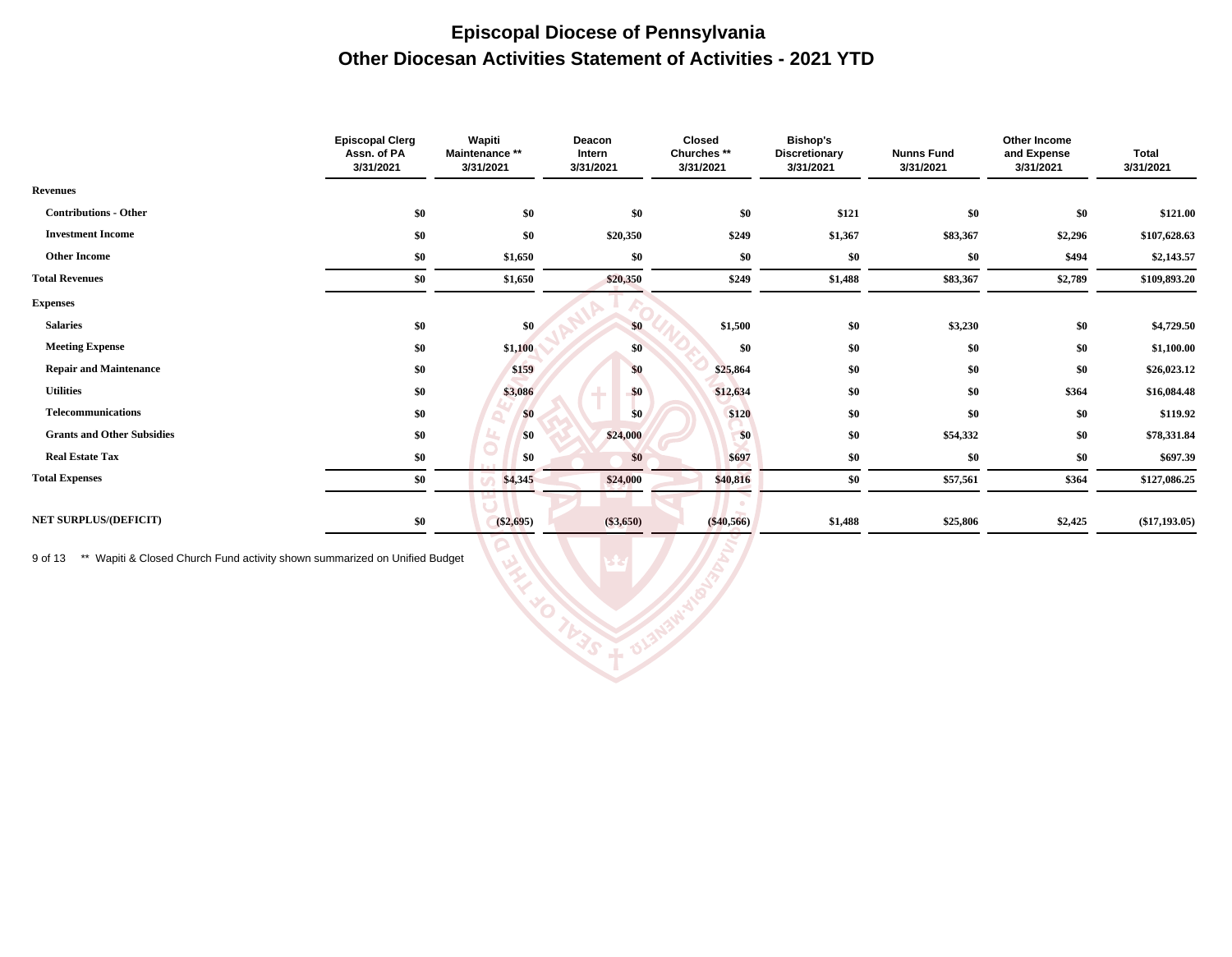# **Episcopal Diocese of Pennsylvania Statement of Activities**

Non-Cash Diocesan Activities 2021 - Year To Date

|                       | Investment<br>Gain/Loss<br>3/31/2021 | Depreciation<br>and Fees<br>3/31/2021 | <b>Closed Church</b><br><b>Property Appraisal</b><br>3/31/2021 | Change in<br><b>Perpetual Trust</b><br>3/31/2021 | <b>Bad Debt</b><br><b>Expense</b><br>3/31/2021 | <b>Total</b><br>3/31/2021 |
|-----------------------|--------------------------------------|---------------------------------------|----------------------------------------------------------------|--------------------------------------------------|------------------------------------------------|---------------------------|
| NET SURPLUS/(DEFICIT) | $\$0$                                | $\$0$                                 | $\$0$                                                          | $\$0$                                            | $\$0$                                          | $\$0$                     |
| 10 of 13              |                                      |                                       |                                                                |                                                  |                                                |                           |
|                       |                                      |                                       |                                                                |                                                  |                                                |                           |
|                       |                                      |                                       |                                                                |                                                  |                                                |                           |
|                       |                                      |                                       |                                                                | $+$<br>÷                                         |                                                |                           |
|                       |                                      |                                       | <u>u</u><br>$\bullet$<br>Щ                                     |                                                  |                                                |                           |
|                       |                                      |                                       | $\overline{u}$<br>u.<br>$\cup$                                 |                                                  | $\bullet$                                      |                           |
|                       |                                      |                                       | DIO                                                            |                                                  | H.Q                                            |                           |
|                       |                                      |                                       | 孓<br>$\mathcal{L}$                                             |                                                  |                                                |                           |
|                       |                                      |                                       | <b>EXI</b>                                                     | TUJS                                             |                                                |                           |
|                       |                                      |                                       |                                                                |                                                  |                                                |                           |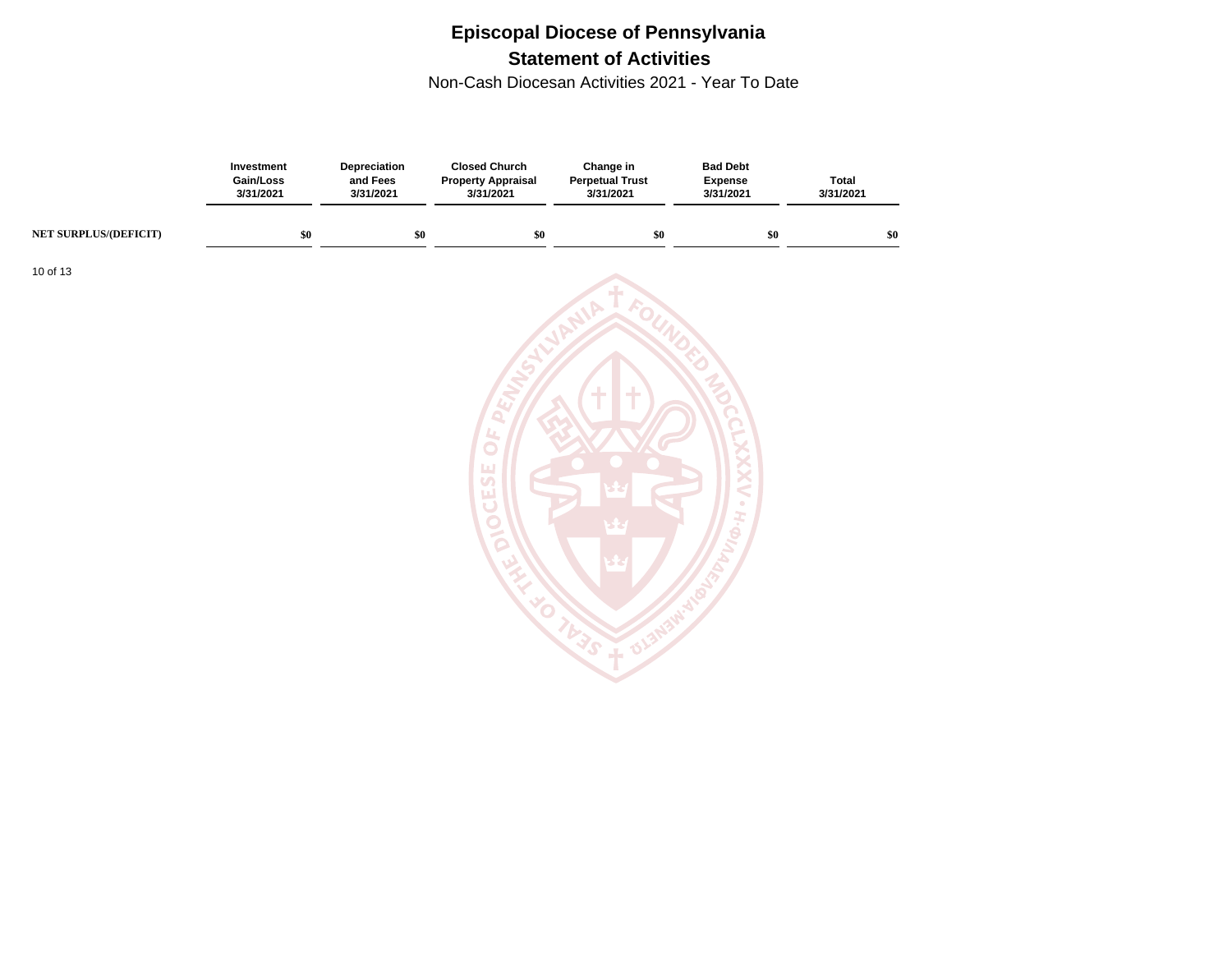#### **Episcopal Diocese of Pennsyvania Statement of Financial Position March 31, 2021**

| <b>Assets</b>                                  |               | 3/31/2021                | 3/31/2020            |                                      |                 |           |             |
|------------------------------------------------|---------------|--------------------------|----------------------|--------------------------------------|-----------------|-----------|-------------|
| Cash<br><b>Pledges</b>                         | \$            | $3,252,545$ \$<br>37,937 | 3,551,394<br>409,998 | <b>Cash Detail</b>                   |                 | 3/31/2021 | 3/31/2020   |
| <b>Sacred Ask Receivable</b>                   |               | 2,098,827                | 1,682,454            |                                      | $\overline{\$}$ | 3,751     | 5,314<br>\$ |
| <b>Other Receivables</b>                       |               | 319,487                  | 168,124              | <b>Bishop's Discretionary</b>        |                 | 1,154,793 | 1,363,446   |
| <b>Prepaid Expenses</b>                        |               | 144,967                  | 129,606              | <b>Designated Funds</b><br>Operating |                 | 1,593,608 | 1,221,082   |
| <b>Investments</b>                             |               | 80,092,115               | 59,610,067           | <b>Closed Churches</b>               |                 | 318,766   | 710,129     |
| <b>Charitable Remainder Trusts</b>             |               | 112,000                  | 112,000              | <b>Nunns Operating</b>               |                 | 181,376   | 207,252     |
| <b>Real Estate Held for Sale</b>               |               |                          |                      | Petty Cash                           |                 | 250       | 250         |
| <b>Loans Receivable</b>                        |               | 222,032                  | 149,388              | <b>Total Cash</b>                    | S.              | 3,252,545 | \$3,551,394 |
| Property and Equipment, Net                    |               | 7,459,643                | 6,816,012            |                                      |                 |           |             |
| <b>Beneficial Interest in Perpetual Trusts</b> |               | 2,829,293                | 4,475,694            |                                      |                 |           |             |
| <b>Total Assets</b>                            |               | 96,568,846 \$            | 77,104,737           |                                      |                 |           |             |
| <b>Liabilities</b>                             |               |                          |                      |                                      |                 |           |             |
| <b>Accounts Payable and Accrued Expenses</b>   | $\frac{4}{5}$ | $1,235,532$ \$           | 384,719              |                                      |                 |           |             |
| Post- Retirement Benefit Obligation            |               | 3,850,000                | 3,850,000            |                                      |                 |           |             |
| <b>Deferred Revenue</b>                        |               | 2,240,296                | 2,445,751            |                                      |                 |           |             |
| <b>Total Liabilities</b>                       |               | 7,325,828 \$             | 6,680,470            |                                      |                 |           |             |
| <b>Net Assets</b>                              |               | 89,243,018               | 70,424,267           |                                      |                 |           |             |
| <b>Total Liabilities and Net Assets</b>        |               | 96,568,846 \$            | 77,104,737           |                                      |                 |           |             |
|                                                |               |                          |                      |                                      |                 |           |             |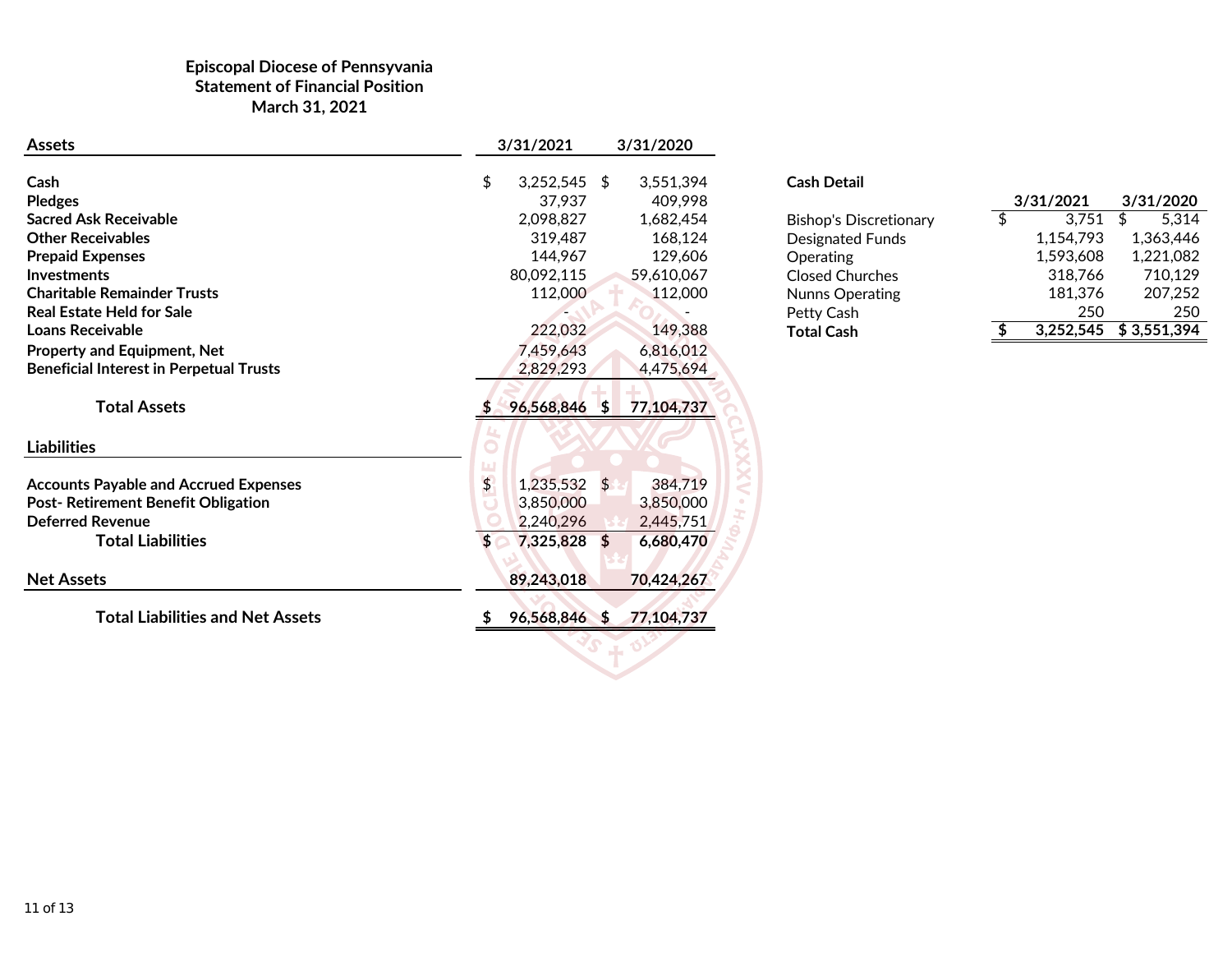#### **Episcopal Diocese of Pennsylvania**

#### **Notes to the Financial Statements**

#### **March 2021**

**1**. Certain closed operations of DIOPA, such as the Maryland property and closed churches, as expense lines on Unified Budget Report, and Other Diocesan Activities on the attached monthly financial statements. The funding of these expenses comes from distributions from the Diocesan Property Fund. As these are cash transfers from the Foundation fund to our bank account to pay these closed operations expenses, we cannot count these transfers as revenue. These monies had previously been recognized as revenue, principally through the sale of closed church assets which were deposited into the Diocesan Property Fund. As a consequence, budget performance will be unfavorably distorted. That is, actual expense for these items will be shown on statements but the corresponding funding from non-revenue sources will not.

.